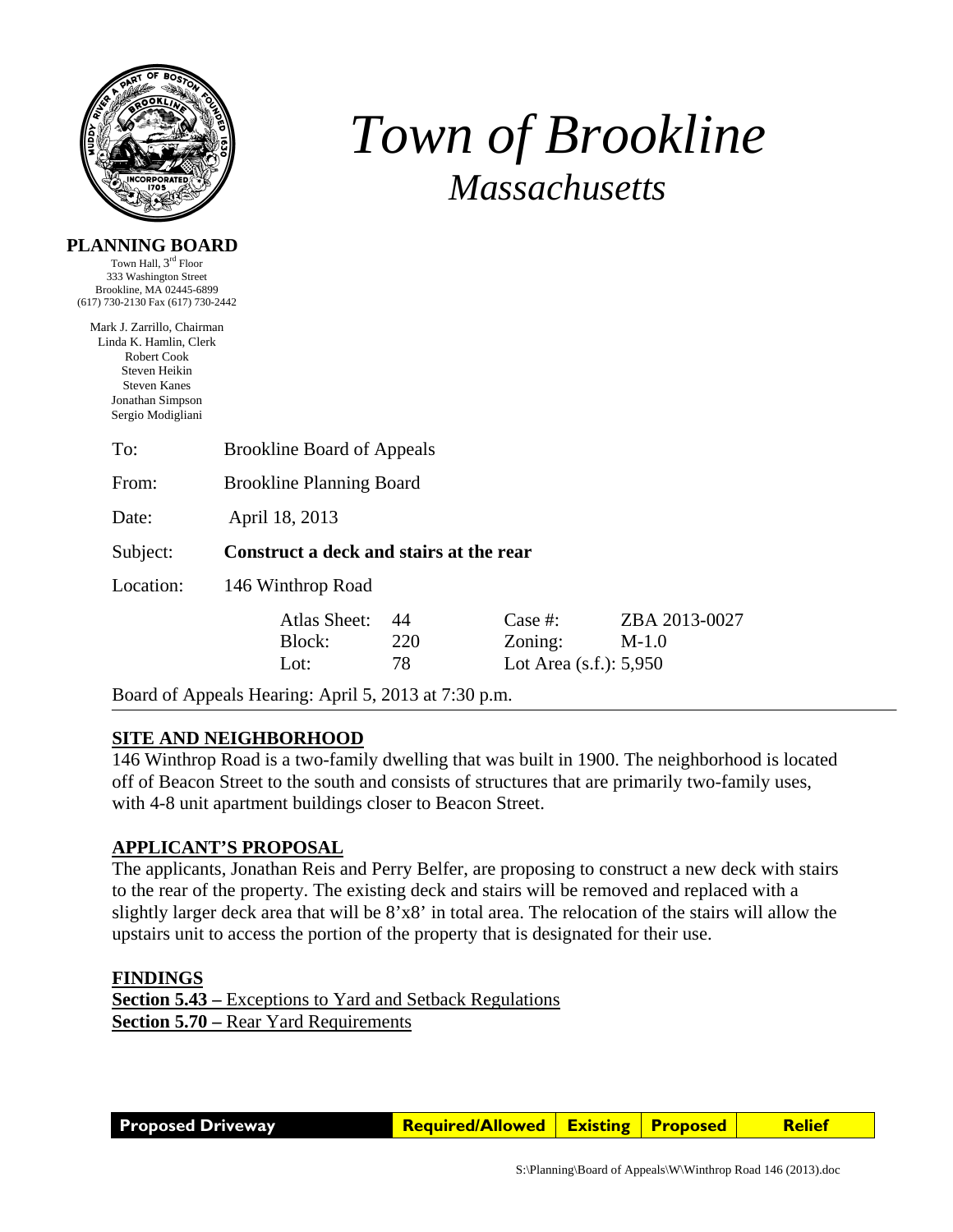| <b>Rear Yard Setback</b> | 6 feet | 3.4 feet | 5.9 feet | $\mid$ Special Permit* |
|--------------------------|--------|----------|----------|------------------------|
|--------------------------|--------|----------|----------|------------------------|

\*Under *Section 5.43*, the Board of Appeals may waive yard and setback requirements if counterbalancing amenities are provided.

## **Section 8.02.2 –** Alteration or Extension

A special permit is required to alter a pre-existing non-conforming structure.

# **PLANNING BOARD COMMENTS**

The Planning Board is supportive of the proposal to demolish the existing deck and stairs and construct a new deck and stairs. The relocation of the stairs will allow the upstairs unit to better access and utilize the property. The proposed construction is not anticipated to negatively impact neighbors to the rear, as there is a large retaining wall along the rear property line that was built for a parking structure. The Planning Board recommends that the applicant install landscaping required for a counterbalancing amenity for a special permit.

# **Therefore, the Planning Board recommends approval of the plans by Douglas Ruther Architects, dated 2/21/2013, and the site plan by Massachusetts Survey Consultants, dated 10/23/12 subject to the following conditions:**

- 1. Prior to issuance of a building permit, a final landscaping plan, indicating both plant and paving materials, shall be submitted to the Assistant Director for Regulatory Planning for review and approval.
- 2. Prior to issuance of a building permit, the applicant shall submit to the Building Commissioner for review and approval for conformance to the Board of Appeals decision: 1) a final site plan, stamped and signed by a registered engineer or land surveyor; 2) final elevations of any retaining walls for the parking area, indicating materials, stamped and signed by a registered engineer or architect; and 3) evidence that the Board of Appeals decision has been recorded at the Registry of Deeds.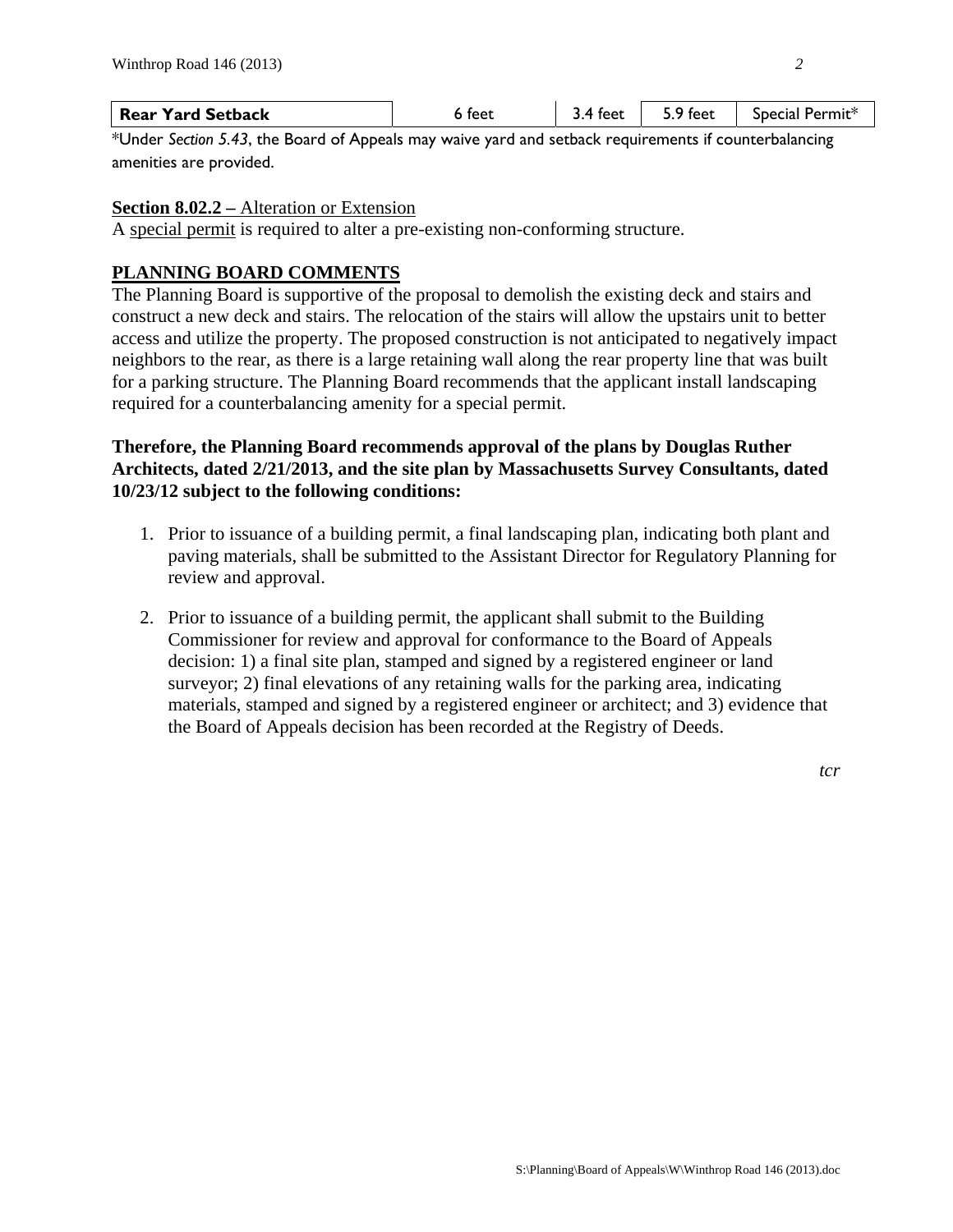



Left side of 146 Winthrop Road